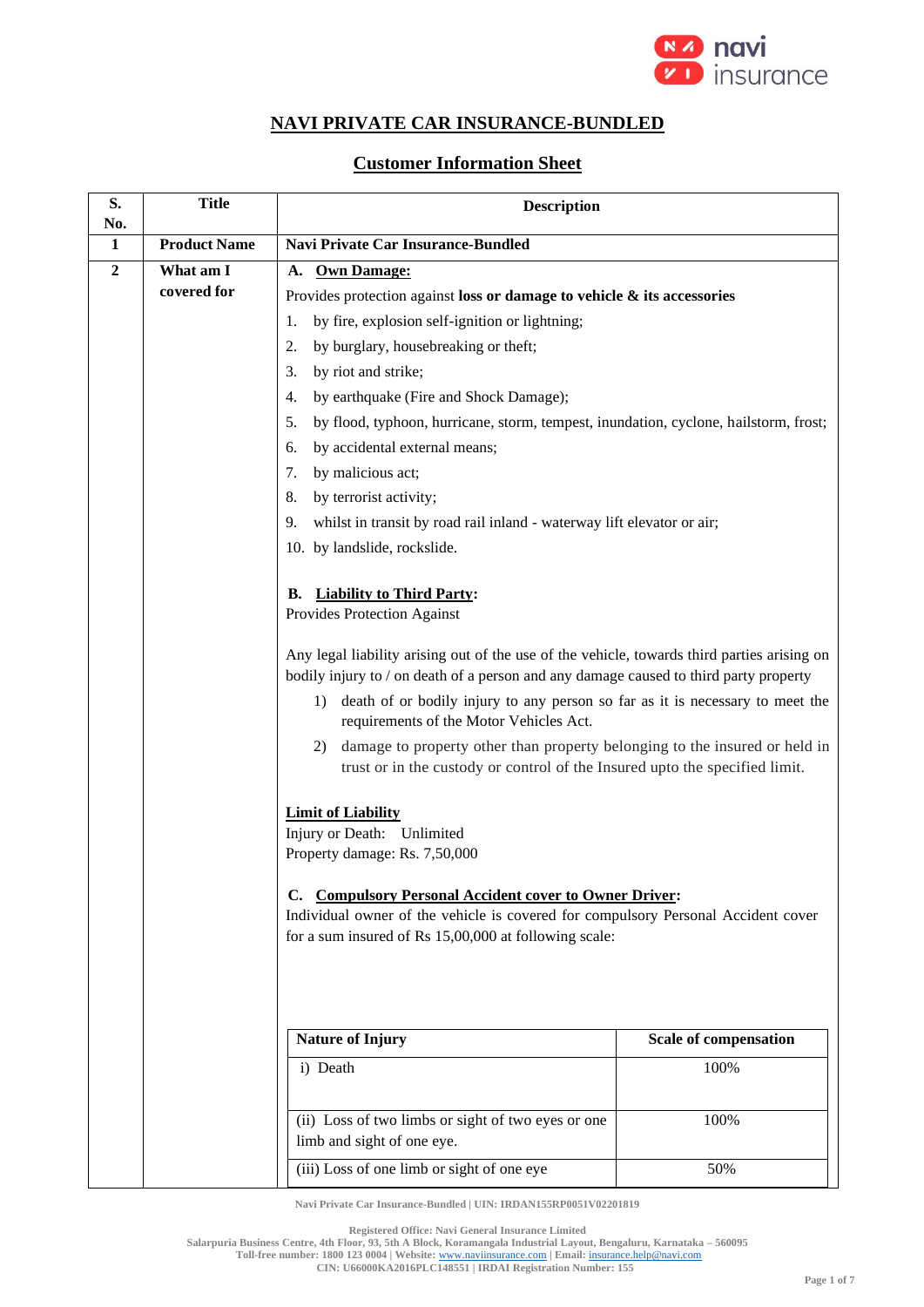

|   |                                | (iv) Permanent total disablement from injuries<br>other than named above.                                                                                                                                                                                                                                                                                                            | 100%                    |
|---|--------------------------------|--------------------------------------------------------------------------------------------------------------------------------------------------------------------------------------------------------------------------------------------------------------------------------------------------------------------------------------------------------------------------------------|-------------------------|
|   |                                |                                                                                                                                                                                                                                                                                                                                                                                      |                         |
|   |                                | Apart from this following can be opted as additional benefits                                                                                                                                                                                                                                                                                                                        |                         |
|   |                                | 1. Personal accident cover to unnamed passengers                                                                                                                                                                                                                                                                                                                                     |                         |
|   |                                | 2. Legal liability to Paid driver                                                                                                                                                                                                                                                                                                                                                    |                         |
|   |                                | 3. Legal liability to employees travelling/driving insured car                                                                                                                                                                                                                                                                                                                       |                         |
|   |                                |                                                                                                                                                                                                                                                                                                                                                                                      |                         |
|   |                                |                                                                                                                                                                                                                                                                                                                                                                                      |                         |
| 3 | <b>IDV-Definition</b>          | Sum Insured -Insured Declared Value (IDV):                                                                                                                                                                                                                                                                                                                                           |                         |
|   |                                | IDV or sum insured of the vehicle and accessories is fixed on the basis of                                                                                                                                                                                                                                                                                                           |                         |
|   |                                | Manufacturer's Ex showroom price of the make and model at the commencement of                                                                                                                                                                                                                                                                                                        |                         |
|   |                                | insurance subject to depreciation according to age of the vehicle as per table below:                                                                                                                                                                                                                                                                                                |                         |
|   |                                | <b>AGE OF VEHICLE</b>                                                                                                                                                                                                                                                                                                                                                                | $%$ OF                  |
|   |                                |                                                                                                                                                                                                                                                                                                                                                                                      | <b>DEPRECIATION FOR</b> |
|   |                                | Not exceeding 6 months                                                                                                                                                                                                                                                                                                                                                               | 5%                      |
|   |                                | Exceeding 6 months but not exceeding 1 year<br>Exceeding 1 year but not exceeding 2 years                                                                                                                                                                                                                                                                                            | 15%<br>20%              |
|   |                                | Exceeding 2 year but not exceeding 3 years                                                                                                                                                                                                                                                                                                                                           | 30%                     |
|   |                                | Exceeding 3 year but not exceeding 4 years                                                                                                                                                                                                                                                                                                                                           | 40%                     |
|   |                                | Exceeding 4 year but not exceeding 5 years                                                                                                                                                                                                                                                                                                                                           | 50%                     |
|   |                                | IDV of vehicles beyond 5 years of age and of obsolete models of vehicles (i.e. models<br>which the manufacturers have discontinued to manufacture) is determined on the basis<br>of an understanding between the insurer and the insured.<br>Additional coverage to Electrical and Non-electrical accessories (not part of standard<br>vehicle) will also be determined accordingly. |                         |
| 4 | General                        | The company shall not be liable:                                                                                                                                                                                                                                                                                                                                                     |                         |
|   | <b>Exceptions</b>              | If the vehicle insured herein is used otherwise than in accordance with the<br>1.                                                                                                                                                                                                                                                                                                    |                         |
|   | (Applicable to                 | 'Limitations as to Use' provision which prohibits use of vehicle for                                                                                                                                                                                                                                                                                                                 |                         |
|   | all sections of<br>the Policy) | Hire & Reward<br>a.                                                                                                                                                                                                                                                                                                                                                                  |                         |
|   |                                | Carriage of goods other than samples or personal luggage<br>b.                                                                                                                                                                                                                                                                                                                       |                         |
|   |                                | Organized racing<br>c.                                                                                                                                                                                                                                                                                                                                                               |                         |
|   |                                | Pace making<br>d.                                                                                                                                                                                                                                                                                                                                                                    |                         |
|   |                                | Speed testing<br>e.                                                                                                                                                                                                                                                                                                                                                                  |                         |
|   |                                | Reliability trials<br>f.                                                                                                                                                                                                                                                                                                                                                             |                         |
|   |                                | Use in connection with motor trade<br>g.                                                                                                                                                                                                                                                                                                                                             |                         |
|   |                                | If vehicle is driven by any person other than a Driver as stated in the Driver's<br>2.<br>Clause.                                                                                                                                                                                                                                                                                    |                         |
|   |                                | In respect of any claim arising out of any contractual liability.<br>3.                                                                                                                                                                                                                                                                                                              |                         |
|   |                                | Any accidental loss or damage and/or liability caused sustained or incurred<br>4.<br>outside the geographical area;                                                                                                                                                                                                                                                                  |                         |
|   |                                | Consequential loss, wear & tear, depreciation, mechanical or electrical<br>5.                                                                                                                                                                                                                                                                                                        |                         |
|   |                                | breakdown.                                                                                                                                                                                                                                                                                                                                                                           |                         |

**Registered Office: Navi General Insurance Limited**

**Salarpuria Business Centre, 4th Floor, 93, 5th A Block, Koramangala Industrial Layout, Bengaluru, Karnataka – 560095**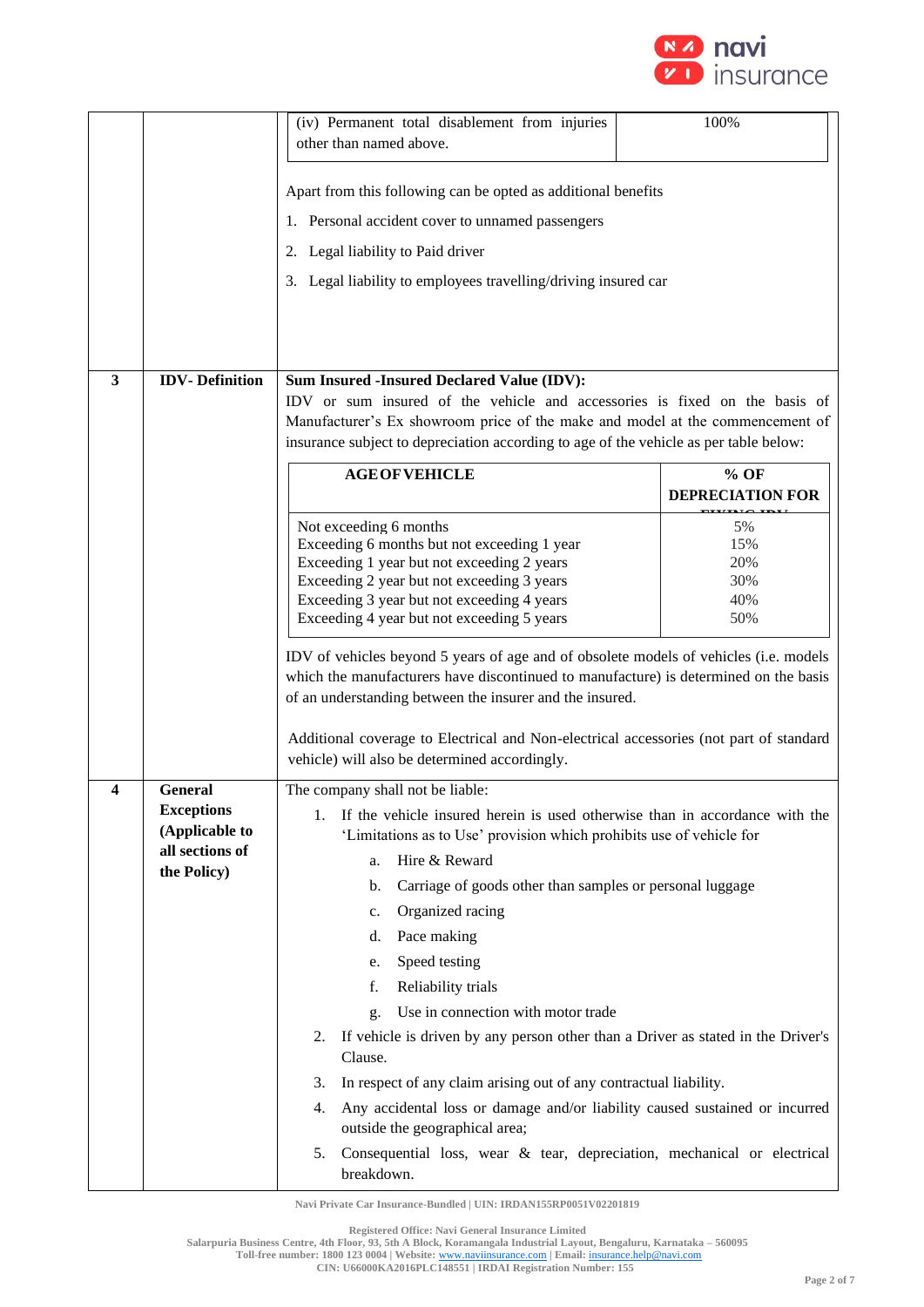

|   |                     | If person driving your vehicle is under the influence of intoxicating liquor or<br>6.                                                                                                                                                                                                                                                                                                                                                                                                                                                                                                                                                                                                                                                                                                 |  |
|---|---------------------|---------------------------------------------------------------------------------------------------------------------------------------------------------------------------------------------------------------------------------------------------------------------------------------------------------------------------------------------------------------------------------------------------------------------------------------------------------------------------------------------------------------------------------------------------------------------------------------------------------------------------------------------------------------------------------------------------------------------------------------------------------------------------------------|--|
|   |                     | drugs.<br>Any accidental loss or damage to any property whatsoever or any loss or<br>7.                                                                                                                                                                                                                                                                                                                                                                                                                                                                                                                                                                                                                                                                                               |  |
|   |                     | expense whatsoever resulting or arising there from or any consequential loss.<br>War, Invasion, the Act of foreign enemies, hostilities or warlike operations<br>8.                                                                                                                                                                                                                                                                                                                                                                                                                                                                                                                                                                                                                   |  |
|   |                     | (whether before or after declaration of war), Civil War, Mutiny, Rebellion<br>Military or usurped power, nuclear weapons material, liability arising from<br>ionising radiations or contamination by radioactivity from any nuclear fuel.                                                                                                                                                                                                                                                                                                                                                                                                                                                                                                                                             |  |
|   |                     | (Note: the above is an abridged wording of the policy exclusions. Please refer to the<br>policy document for the full listing)                                                                                                                                                                                                                                                                                                                                                                                                                                                                                                                                                                                                                                                        |  |
| 5 | <b>Renewal</b>      | Policy will be renewed when due with mutual consent subject to applicable                                                                                                                                                                                                                                                                                                                                                                                                                                                                                                                                                                                                                                                                                                             |  |
|   | <b>Conditions</b>   | premium. We may not renew the policy if the Insured Person has acted in an                                                                                                                                                                                                                                                                                                                                                                                                                                                                                                                                                                                                                                                                                                            |  |
|   |                     | dishonest or fraudulent manner or there has been<br>improper,<br>any                                                                                                                                                                                                                                                                                                                                                                                                                                                                                                                                                                                                                                                                                                                  |  |
|   |                     | misrepresentation under this Policy or the renewal of the Policy poses a moral                                                                                                                                                                                                                                                                                                                                                                                                                                                                                                                                                                                                                                                                                                        |  |
|   |                     | hazard.                                                                                                                                                                                                                                                                                                                                                                                                                                                                                                                                                                                                                                                                                                                                                                               |  |
| 6 | <b>Cancellation</b> | Cancellation by Insured - Policy can be cancelled at any time by giving 15 days'<br>prior written notice to Insurer. Refund of premium shall be computed in accordance<br>with company's short period rate for the period the Policy has been in force provided<br>no claim has occurred up to the date of cancellation. Proof of insurance of vehicle<br>elsewhere and original certificate of insurance must be provided to us.                                                                                                                                                                                                                                                                                                                                                     |  |
|   |                     | Cancellation by Insurer - The Company may cancel the policy by sending fifteen<br>days' notice by recorded delivery to the insured at insured's last known address on the<br>grounds of misrepresentation, fraud, non-disclosure of material facts or non-<br>cooperation. In the event of cancellation of this Policy on grounds of<br>misrepresentation, fraud, non-disclosure of material facts, the policy shall stand<br>cancelled ab-initio and there will be no refund of premium. In the event the policy is<br>cancelled on the grounds of non-cooperation of the insured then the premium shall be<br>computed in accordance with company's short period rate for the period the Policy has<br>been in force provided no claim has occurred up to the date of cancellation. |  |
|   |                     | Under any of the above cancellations, in the event a claim has occurred in which case<br>there shall be no refund of premium.                                                                                                                                                                                                                                                                                                                                                                                                                                                                                                                                                                                                                                                         |  |
|   |                     | Return of the premium by the Company will be subject to retention of the minimum<br>premium of Rs. 100/- (or Rs. 25/- in respect of vehicles specifically designed/modified<br>for use by blind/handicapped/ mentally challenged persons).                                                                                                                                                                                                                                                                                                                                                                                                                                                                                                                                            |  |
|   |                     | Where the ownership of the vehicle is transferred, the Policy cannot be cancelled<br>unless evidence that the vehicle is insured elsewhere is produced.                                                                                                                                                                                                                                                                                                                                                                                                                                                                                                                                                                                                                               |  |
| 7 | <b>Claims</b>       | <b>Claim Notification &amp; Registration:</b>                                                                                                                                                                                                                                                                                                                                                                                                                                                                                                                                                                                                                                                                                                                                         |  |
|   |                     | Notify or submit a claim by following way;                                                                                                                                                                                                                                                                                                                                                                                                                                                                                                                                                                                                                                                                                                                                            |  |
|   |                     | By calling Toll Free 18001230004 OR                                                                                                                                                                                                                                                                                                                                                                                                                                                                                                                                                                                                                                                                                                                                                   |  |
|   |                     | By sending an E Mail to insurance.help@navi.com OR                                                                                                                                                                                                                                                                                                                                                                                                                                                                                                                                                                                                                                                                                                                                    |  |
|   |                     | For Senior Citizens, we have a special cell and Our Senior Citizen customers                                                                                                                                                                                                                                                                                                                                                                                                                                                                                                                                                                                                                                                                                                          |  |
|   |                     | can email us at seniorcare@navi.com for priority resolution                                                                                                                                                                                                                                                                                                                                                                                                                                                                                                                                                                                                                                                                                                                           |  |
|   |                     | Through Customer Portal on website <b>www.naviinsurance.com</b> OR                                                                                                                                                                                                                                                                                                                                                                                                                                                                                                                                                                                                                                                                                                                    |  |
|   |                     | Using Mobile App OR<br>Directly walk into branch                                                                                                                                                                                                                                                                                                                                                                                                                                                                                                                                                                                                                                                                                                                                      |  |
|   |                     |                                                                                                                                                                                                                                                                                                                                                                                                                                                                                                                                                                                                                                                                                                                                                                                       |  |

**Registered Office: Navi General Insurance Limited**

**Salarpuria Business Centre, 4th Floor, 93, 5th A Block, Koramangala Industrial Layout, Bengaluru, Karnataka – 560095**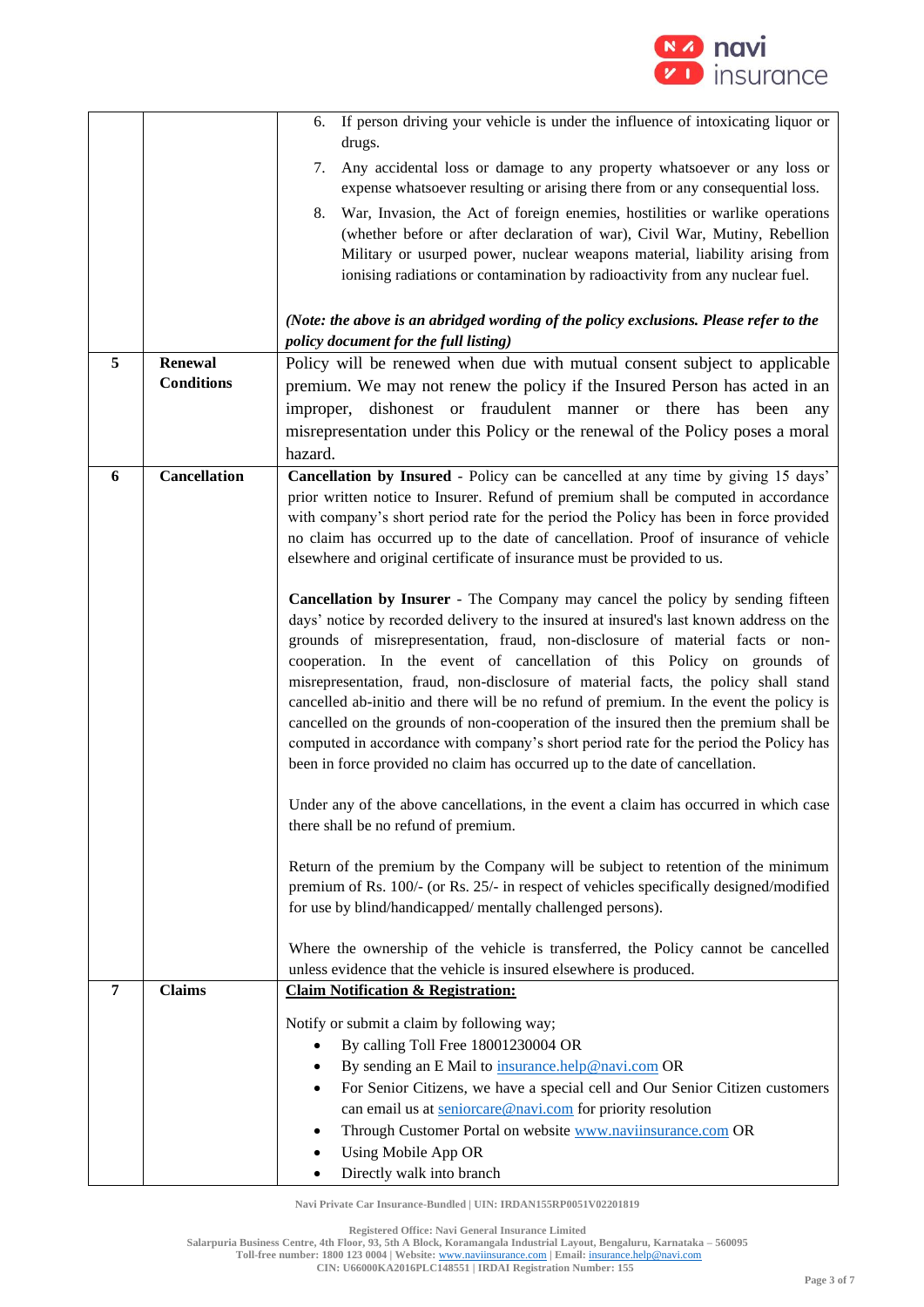

While notifying the claim, following information should be provided: Name of insured Insured contact numbers Policy number • Date and time of loss • Location of loss • Nature and approximate extent of loss • Place and contact details of the person at the loss location **After Notification & Registration: Own Damage Claims:** You are advised to shift your vehicle to any of our network garage to avail "cashless" facility. Alternatively, you may shift your vehicle to any garage of your choice to avail claim as "Reimbursement". Survey will be conducted before you carry out the repair by the surveyor at the garage. Please refer policy for details regarding survey process. The Company has option to repair, reinstate or replace the vehicle or part thereof and/or its accessories or may pay in cash the amount of the loss or damage and the liability of the Company shall not exceed: a. for total loss / constructive total loss of the vehicle - the Insured's Declared Value (IDV) of the vehicle (including accessories thereon) as specified in the Schedule less the value of the wreck. b. for partial losses, i.e. losses other than Total Loss/Constructive Total Loss of the vehicle - actual and reasonable costs of repair and/or replacement of parts lost/damaged subject to depreciation as per limits specified Following are the documents that will be needed for survey and processing of Own Damage claim: • Claim Form completely filled and duly signed by Insured (CO's seal need to be affixed in case the insured is a Firm/Company) • Copy of Registration Certificate (original for verification) • Copy of Motor Driving License of the person driving the vehicle at the time of accident (original for verification) • Police Report / Panchnama (In case of Partial Theft / Third Party property damage / Death / Body Injury / Damage due to Riot, Strike and Malicious act) • KYC documents (Address Proof as per policy & ID proof) if claim amount exceeds Rs. 1 lakh. • Cancelled Cheque (CTS complied) or Filled NEFT Mandate form for online transfer of claim payment. (For reimbursement claims only). **Own Damage Claim Settlement:** 1. After receipt of all relevant claim document, surveyor will assess the loss and issue work order 2. The surveyor may conduct re-inspection once repairs are completed. 3. NAVI GI will issue a Claim Amount Confirmation (CAC) on receipt of original/proforma repairing bill.

**Navi Private Car Insurance-Bundled | UIN: IRDAN155RP0051V02201819**

**Salarpuria Business Centre, 4th Floor, 93, 5th A Block, Koramangala Industrial Layout, Bengaluru, Karnataka – 560095**

**Registered Office: Navi General Insurance Limited**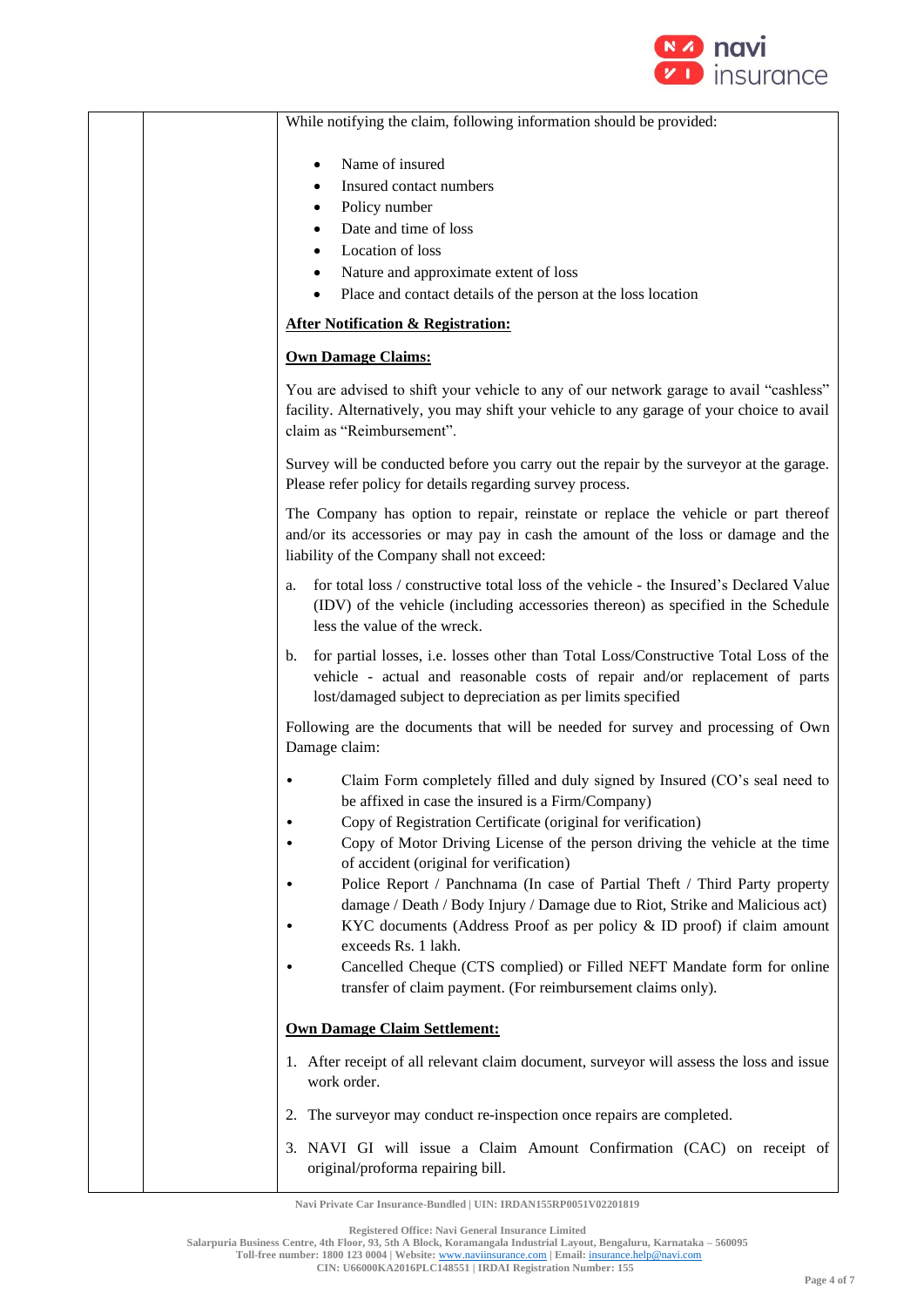

|   |                         | 4. You can take the delivery of your vehicle by paying your share in claim and/or<br>amount towards any non-accidental work. While taking delivery of your vehicle,<br>submit Satisfaction letter signed by you (CO's seal need to be affixed in case the<br>insured is a Firm/Company) to garage. |  |
|---|-------------------------|----------------------------------------------------------------------------------------------------------------------------------------------------------------------------------------------------------------------------------------------------------------------------------------------------|--|
|   |                         | We will release claim payment within 7 working days after receipt of all claim<br>document.                                                                                                                                                                                                        |  |
|   |                         |                                                                                                                                                                                                                                                                                                    |  |
|   |                         | Legal Liability Claims: Claim payment will be settled as awarded by court or as<br>agreed between the Company and Third Party.                                                                                                                                                                     |  |
|   |                         | <b>Documentation for Liability claims</b>                                                                                                                                                                                                                                                          |  |
|   |                         | Policy Copy<br>$\bullet$                                                                                                                                                                                                                                                                           |  |
|   |                         | Copy of Registration Book                                                                                                                                                                                                                                                                          |  |
|   |                         | Copy of Motor Driving License of the person driving the vehicle at the time                                                                                                                                                                                                                        |  |
|   |                         | of accident                                                                                                                                                                                                                                                                                        |  |
|   |                         | Police Panchanama /FIR                                                                                                                                                                                                                                                                             |  |
|   |                         | Personal Accident Claims: Claims will be settled post receipt of necessary<br>documents.                                                                                                                                                                                                           |  |
|   |                         | We will require following documents to process your claim. You may provide the                                                                                                                                                                                                                     |  |
|   |                         | same to enable us to promptly settle your claim.                                                                                                                                                                                                                                                   |  |
|   |                         | <b>Documents for Personal Accident Claims</b>                                                                                                                                                                                                                                                      |  |
|   |                         | Policy copy<br>$\bullet$                                                                                                                                                                                                                                                                           |  |
|   |                         | Certificate of from government hospital doctor confirming the nature and<br>$\bullet$<br>degree of disability                                                                                                                                                                                      |  |
|   |                         | Discharge summary of the treating hospital clearly indicating the Hospital<br>$\bullet$                                                                                                                                                                                                            |  |
|   |                         | Registration No.<br>Diagnostic reports                                                                                                                                                                                                                                                             |  |
|   |                         | FIR / Panchanama- (if Notified to Police) Attested or Original<br>٠                                                                                                                                                                                                                                |  |
|   |                         | Final Police Report- (if applicable)<br>٠                                                                                                                                                                                                                                                          |  |
|   |                         | Death Certificate*                                                                                                                                                                                                                                                                                 |  |
|   |                         | Post Mortem report*                                                                                                                                                                                                                                                                                |  |
|   |                         | Legal Heir certificate /nominee certificate*                                                                                                                                                                                                                                                       |  |
|   |                         | (Marked with * are required only in death claims)                                                                                                                                                                                                                                                  |  |
|   |                         |                                                                                                                                                                                                                                                                                                    |  |
|   |                         | The list of documents furnished herein is illustrative but not exhaustive. We may<br>request you to provide more documents depending upon the nature of loss and                                                                                                                                   |  |
|   |                         | circumstances.                                                                                                                                                                                                                                                                                     |  |
|   |                         | Please also refer policy for detail documentation requirement.                                                                                                                                                                                                                                     |  |
| 8 | <b>Policy Servicing</b> | <b>a. Call Us:</b> Toll Free 1800 123 0004                                                                                                                                                                                                                                                         |  |
|   |                         | b. Email: insurance.help@navi.com                                                                                                                                                                                                                                                                  |  |
|   |                         | Email for Senior Citizens- seniorcare@navi.com                                                                                                                                                                                                                                                     |  |
|   |                         | c. Visit our website: https://www.naviinsurance.com/service/                                                                                                                                                                                                                                       |  |
|   |                         | d. Walk in for assistance                                                                                                                                                                                                                                                                          |  |
|   |                         | e. Dispatch your letters to us at $-$                                                                                                                                                                                                                                                              |  |
|   |                         | Corporate Office: Navi General Insurance Limited                                                                                                                                                                                                                                                   |  |
|   |                         | Salarpuria Business Centre, 4th B Cross Road, 5th Block, Koramangala Industrial<br>Layout, Bengaluru, Karnataka - 560095                                                                                                                                                                           |  |
|   |                         | f. Escalation $-$                                                                                                                                                                                                                                                                                  |  |
|   |                         | First Escalation - Contact Customer Experience Team at -<br>٠                                                                                                                                                                                                                                      |  |

**Registered Office: Navi General Insurance Limited**

**Salarpuria Business Centre, 4th Floor, 93, 5th A Block, Koramangala Industrial Layout, Bengaluru, Karnataka – 560095**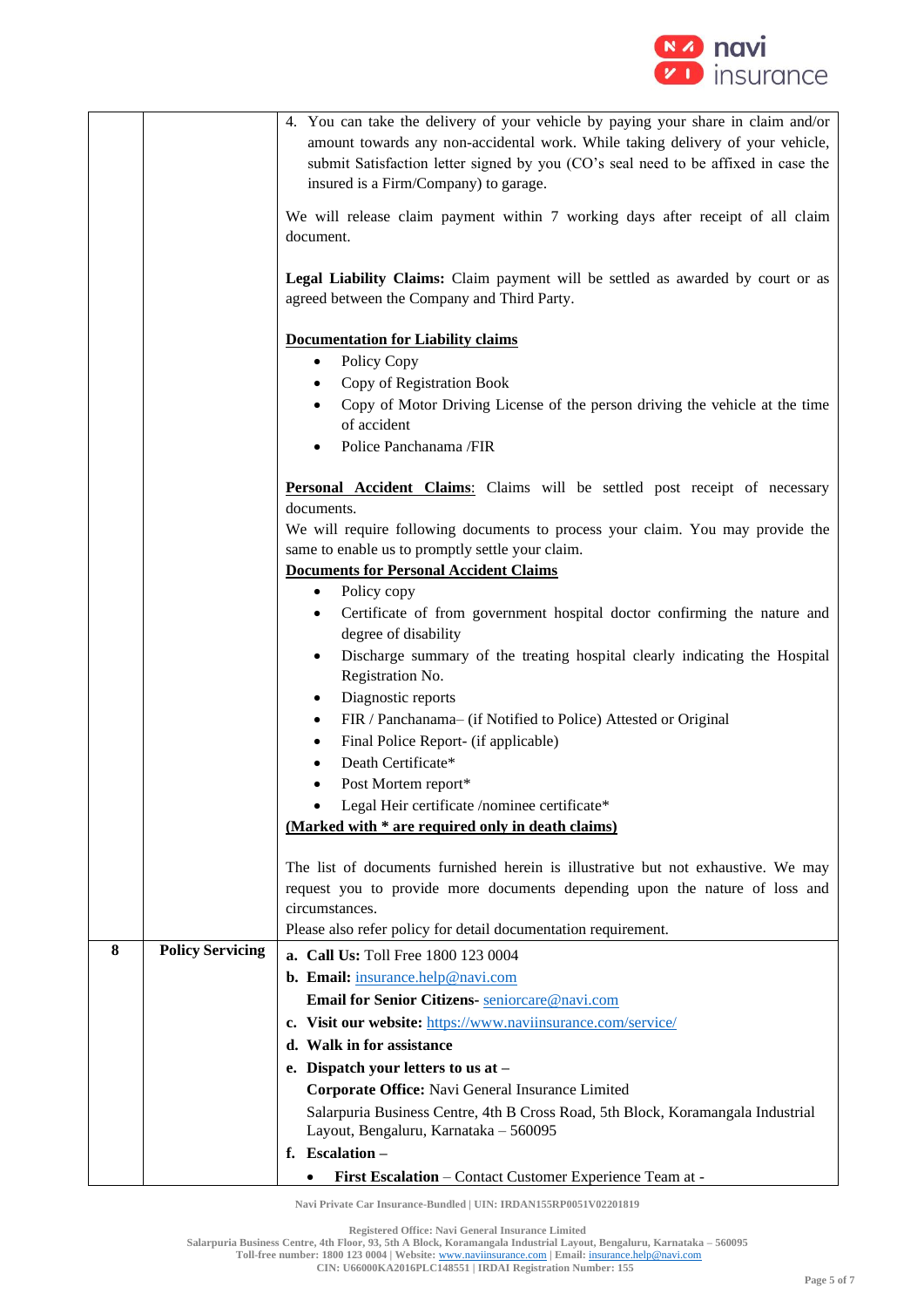

|    |                   | Manager.CustomerExperience@navi.com                                                                                                               |  |
|----|-------------------|---------------------------------------------------------------------------------------------------------------------------------------------------|--|
|    |                   | Second Escalation - Email to Head Customer Experience and Grievance<br>٠                                                                          |  |
|    |                   | Redressal Officer at - Head.CustomerExperience@navi.com                                                                                           |  |
|    |                   |                                                                                                                                                   |  |
|    | Grievances /      | If You have a grievance about any matter relating to the Policy, or Our decision on                                                               |  |
|    | <b>Complaints</b> | any matter, or the claim, You can address Your grievance as follows:                                                                              |  |
|    |                   | 1. Our Grievance Redressal Officer                                                                                                                |  |
|    |                   | You can send Your grievance in writing by post or email to Our Grievance                                                                          |  |
|    |                   | Redressal Officer at the following address:                                                                                                       |  |
|    |                   | <b>Navi General Insurance Limited</b>                                                                                                             |  |
|    |                   | (formerly known as DHFL General Insurance Limited)                                                                                                |  |
|    |                   | Corporate Office: Salarpuria Business Centre, 4th B Cross Road, 5th<br>Block, Koramangala Industrial Layout, Bengaluru, Karnataka - 560095        |  |
|    |                   | E-mail: gro@navi.com                                                                                                                              |  |
|    |                   | Toll free: 1800 123 0004                                                                                                                          |  |
|    |                   |                                                                                                                                                   |  |
|    |                   | 2. Consumer Affairs Department of IRDAI                                                                                                           |  |
|    |                   | In case it is not resolved within 15 days or if You are unhappy with the<br>a.                                                                    |  |
|    |                   | resolution You can approach the Grievance Redressal Cell of the Consumer<br>Affairs Department of IRDAI by calling Toll Free Number 155255 (or)   |  |
|    |                   | 1800 4254 732 or sending an e-mail to complaints@irdai.gov.in. You can                                                                            |  |
|    |                   | also make use of IRDAI's online portal - Integrated Grievance Management                                                                          |  |
|    |                   | System (IGMS) by registering Your complaint at igms.irda.gov.in.                                                                                  |  |
|    |                   | You can send a letter to IRDAI with Your complaint on a Complaint<br>b.                                                                           |  |
|    |                   | Registration Form available by clicking here. You must fill and send the                                                                          |  |
|    |                   | Complaint Registration Form along with any documents by post or courier                                                                           |  |
|    |                   | to General Manager, Insurance Regulatory and Development Authority of                                                                             |  |
|    |                   | India                                                                                                                                             |  |
|    |                   | (IRDAI), Consumer Affairs Department - Grievance Redressal Cell,                                                                                  |  |
|    |                   | Sy.No.115/1, Financial District, Nanakramguda, Gachibowli, Hyderabad -                                                                            |  |
|    |                   | 500032.                                                                                                                                           |  |
|    |                   | You can visit the portal http://www.policyholder.gov.in for more details.                                                                         |  |
|    |                   | $c_{\cdot}$<br>3. Insurance Ombudsman                                                                                                             |  |
|    |                   |                                                                                                                                                   |  |
|    |                   | You can approach the Insurance Ombudsman depending on the nature of                                                                               |  |
|    |                   | grievance and financial implication, if any. Information about Insurance                                                                          |  |
|    |                   | Ombudsmen, their jurisdiction and powers is available on the website of the<br>Insurance Regulatory and Development Authority of India (IRDAI) at |  |
|    |                   | www.irdai.gov.in, or of the General Insurance Council at                                                                                          |  |
|    |                   | www.generalinsurancecouncil.org.in, the Consumer Education Website of                                                                             |  |
|    |                   | the IRDAI at http://www.policyholder.gov.in, or from any of Our Offices.                                                                          |  |
|    |                   | Ombudsman and Addresses: Refer the below link:                                                                                                    |  |
|    |                   |                                                                                                                                                   |  |
|    |                   | http://ecoi.co.in/ombudsman.html                                                                                                                  |  |
| 9  | Insured's         | Insured may renew the policy by paying the premium as and when policy is due<br>1.                                                                |  |
|    | <b>Rights</b>     | for renewal provided insurer has not declined renewal on grounds of fraud, mis-                                                                   |  |
|    |                   | representation, non-disclosure and non-cooperation.                                                                                               |  |
|    |                   | In the event of the death of the sole insured, this policy will remain valid for a<br>2.                                                          |  |
|    |                   | period of three months or until the expiry of this policy (whichever is earlier).                                                                 |  |
|    |                   | Legal heir(s) may apply to have this Policy transferred in their name or obtain a                                                                 |  |
|    |                   | new insurance policy for the Motor Vehicle.                                                                                                       |  |
|    |                   | All such applications should be accompanied by                                                                                                    |  |
|    |                   | Death Certificate in respect of the insured<br>a)                                                                                                 |  |
|    |                   | Proof of title to the vehicle<br>b)                                                                                                               |  |
|    |                   | Original Policy.<br>c)                                                                                                                            |  |
| 10 | Insured's         | The Insured Person must disclose all material facts about the risk. Non-disclosure of                                                             |  |
|    |                   |                                                                                                                                                   |  |

**Registered Office: Navi General Insurance Limited**

**Salarpuria Business Centre, 4th Floor, 93, 5th A Block, Koramangala Industrial Layout, Bengaluru, Karnataka – 560095**

**Toll-free number: 1800 123 0004 | Website:** [www.naviinsurance.com](http://www.naviinsurance.com/) **| Email:** [insurance.help@navi.com](mailto:insurance.help@navi.com)